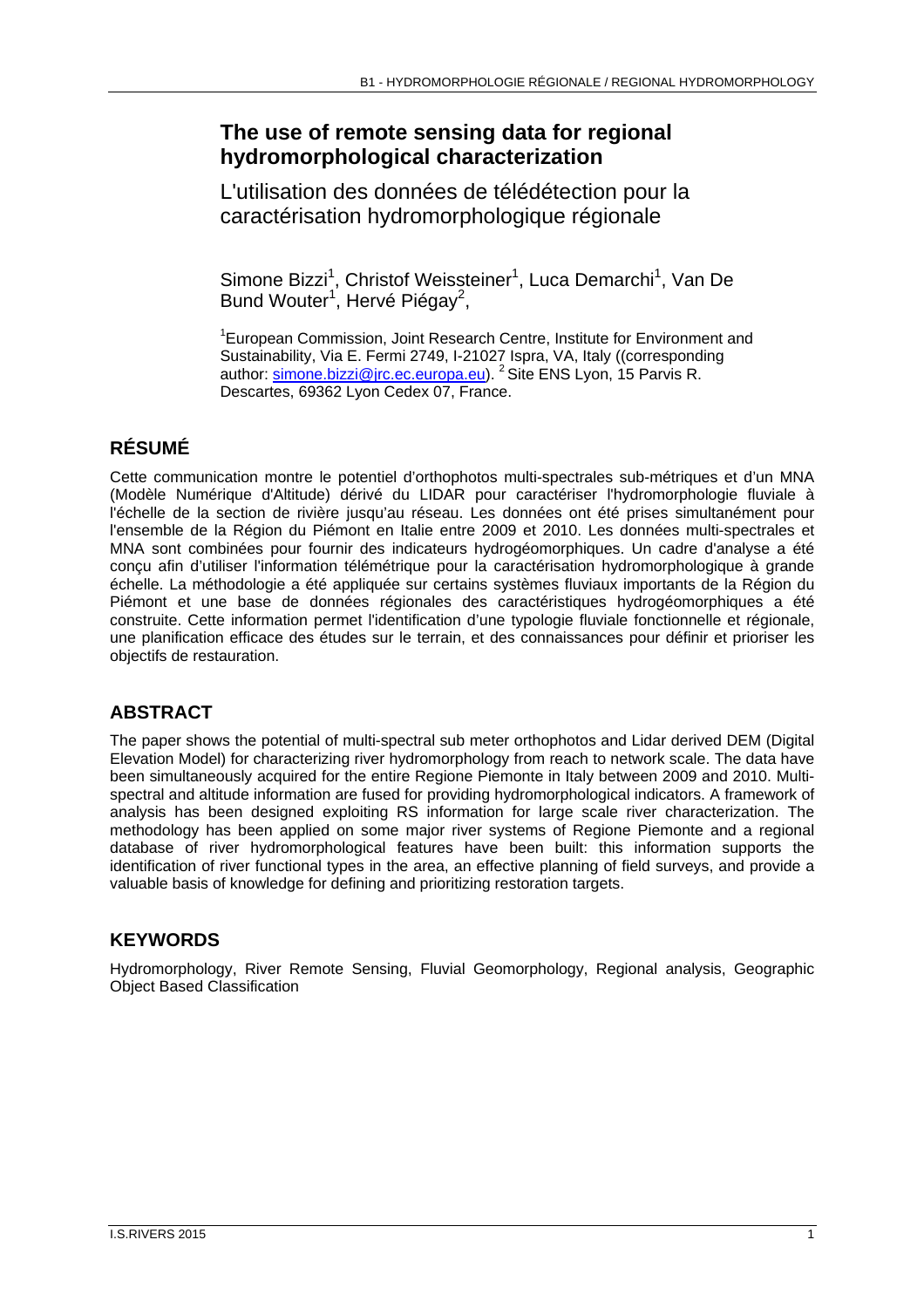#### **1 THE USE OF REMOTE SENSING DATA FOR REGIONAL HYDROMORPHOLOGICAL CHARACTERIZATION**

#### **1.1 Introduction**

The assessment of river hydromorphology is a recognised basis for modern river management, as stated by modern legislations such as the Water Framework Directive in Europe, and traditional river surveys based on field works tend to be rather subjective and resource demanding limiting *de facto* their scale of application (Newson & Large, 2006). We propose a framework for river characterization which exploiting RS technology allows continuous hydromorphological assessments from reach to watershed scales, in a framework that is objective and repeatable through time. This is a river screening framework of possible interest for scientists, experts and river managers answering their needs of better understanding and monitoring river hydromorphology.

#### **1.2 Methodology and main findings**

Although our understanding of fluvial processes has made significant progress over the last decades, river classification and the derived knowledge about river systems has so far been based on discontinuous sampling along the river course through field works and/or (subjective) interpretation of aerial images. Remote sensing data is changing the way we look and analyse river systems (Carbonneau & Piegay, 2012). Pioneer continuous longitudinal characterization of river reach or network used aerial photographs and highlighted planimetric patterns (mainly channel style, width and sinuosity) but did not consider elevation, which is a very important parameter of channel forms. LiDAR being now more frequently available at large scale creates the opportunity to introduce such information for characterising longitudinal river patterns. Elevation can provide slopes, bank heights or some indicators of variability of in-channel features, which can be very meaningful for a geomorphic characterisation, previously based primary on planimetric measures.



Figure 1 – Exemplificative outputs of the analysis framework: on the left the classification of active channel discerning between water channels (blue) and sediment bars, the latter further subdivided in unvegetated (white), sparsely vegetated (light green) and densely vegetated (dark green); on the top right the derived segmentation for a river stretch and a plot of indicators signatures; on the bottom right a graph reports the density of Hubert discontinuities along a river course and the derived segmentation.